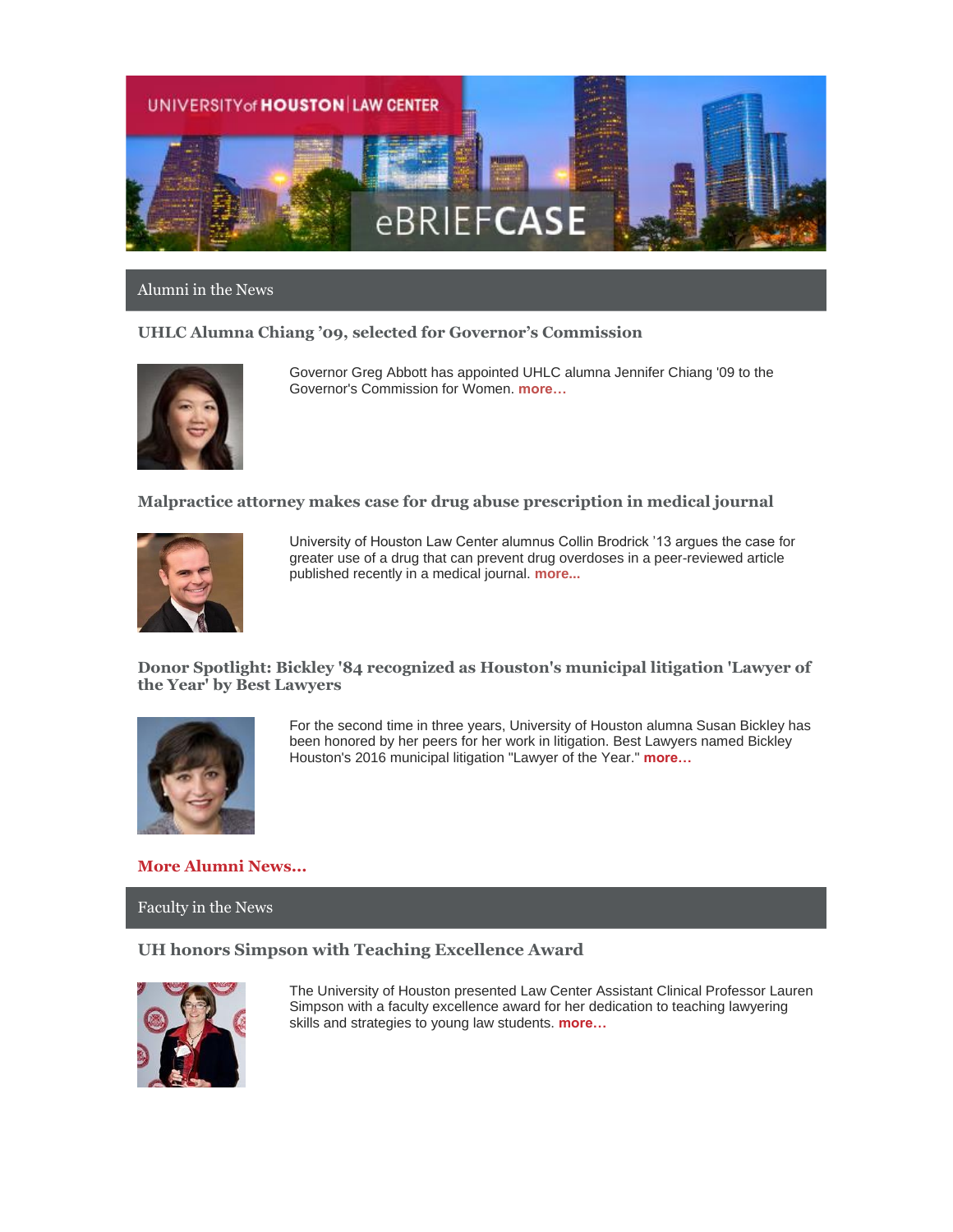# **UHLC Prof. Winnike awarded grant to continue research on smoking ordinances**



The Texas Department of State Health Services has awarded a \$228,000 grant to continue a University of Houston Law Center research project that tracks Texas municipal smoking ordinances related to second-hand smoke, including smoke-free zones in restaurants, bars, and other public locations, according to Research Professor Allison Winnike. **[more...](http://www.law.uh.edu/news/spring2016/0411Winnike.asp)**

# **UHLC Prof. Roberts weighed fairness of corporate wellness programs at health law conference in Cleveland**



University of Houston Law Center Professor Jessica L. Roberts discussed the legality and ethics of corporate wellness programs at the 2016 Law Medicine Center Conference at the Case Western Reserve University School of Law in Cleveland. **[more...](http://www.law.uh.edu/news/spring2016/0407Roberts.asp)**

**[More Faculty News...](http://www.law.uh.edu/news/uhlc-in-the-news.asp)**

#### News & Events

# **UH Law's 40th Annual Gala Toasts Texas, raises \$400,000**



The Texas stars were shining bright when the University of Houston Law Center held its 40th Annual Law Gala and Auction at the Westin Houston Memorial City with the theme "Texas Under the Stars." **[more…](http://www.law.uh.edu/news/spring2016/0407Gala.asp)**

# **UHLC hosts debate on 'pay to play' and rights of college athletes**



Two national sports analysts argued to a draw on whether collegiate athletes should be "paid to play" in a lively debate hosted by the University of Houston Law Center. **[more…](http://www.law.uh.edu/news/spring2016/0401Sports.asp)**

### **UHLC Vail workshop provides training for those helping children and families facing immigration issues**



Attorneys and immigration specialists gathered at the University of Houston Law Center for the 15th annual Joseph A. Vail workshop that provided information and techniques for dealing with asylum and other issues affecting families and children facing deportation. **[more…](http://www.law.uh.edu/news/spring2016/0413Vail.asp)**

**[More UHLC News...](http://www.law.uh.edu/news/homepage.asp)**